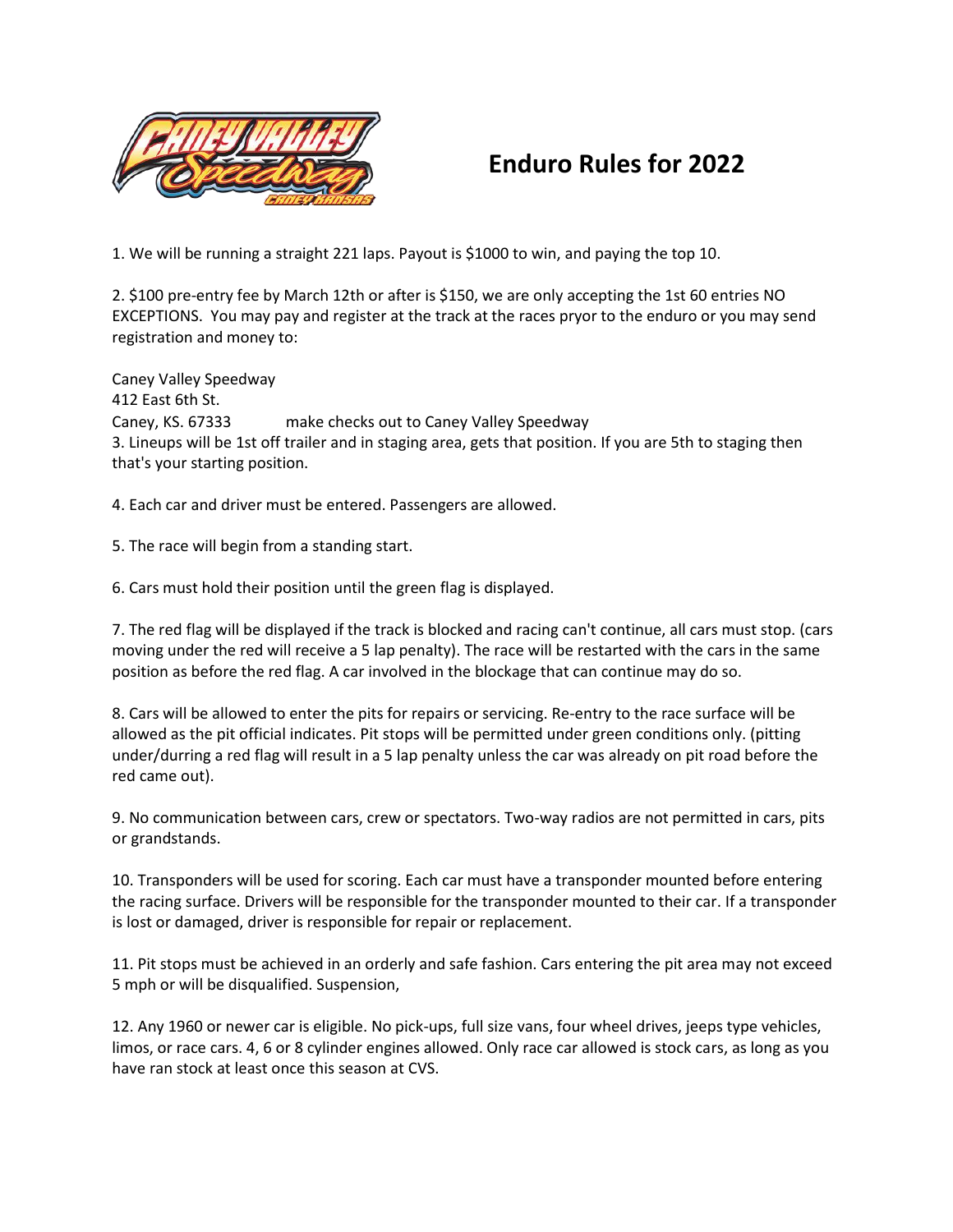13. NO RACECARS, if you have a question about your car email us on facebook.

Tires, Wheels

1. Stock wheels, DOT tires and wheels.

Car and Body

1. Roll cage optional. Roll cage may not extend into engine compartment. Gutting of factory interior panels only allowed for roll cage clearance. EXAMPLE: you may remove the inner door bracing if you are replacing it with door bars.

2. No bracing in the bumper areas. However, bumpers must be chained or cabled as a safety item to help retain the bumper.

3. All doors must be closed. Recommend welded, chained or bolted shut.

4. Remove All Glass. (Windshield is aloud)

5. Racing approved shoulder harness and lap belts are recommended. Racing seats allowed.

6. All burnable type material, floor mats, head liners, rear seats, etc. must be removed. The rear seat shelf must be left in as a fire stop.

7. Complete bumper to bumper steel unibody must be retained. Plasic bumpers, and trim must be removed. No lightening permitted.

8. The stock steel unaltered floor pan, firewalls and trunk must be retained. (fuel cells, properly attached may be located in trunk.)

9. Cars must retain their strictly stock appearance, no cutting, chopping, channeling or shortening allowed. Hoods must be kept in place at all times.

10. Mesh window nets are permitted, but must be removable.

11. Front inner fenders may be removed, rear inner fenders must remain. Wheel wells may be trimmed for tire clearance only.

12. No added weight allowed! No spare parts, extra battery, water bottles, tires, etc... may be carried while racing.

13. All outside trim, light covers, or anything on the outside that can be torn off MUST be taking off.

Miscellaneous

1. No racing fuel cells, only stock gas tanks must be original and remain in original location. Must have two (2) metal holding straps.